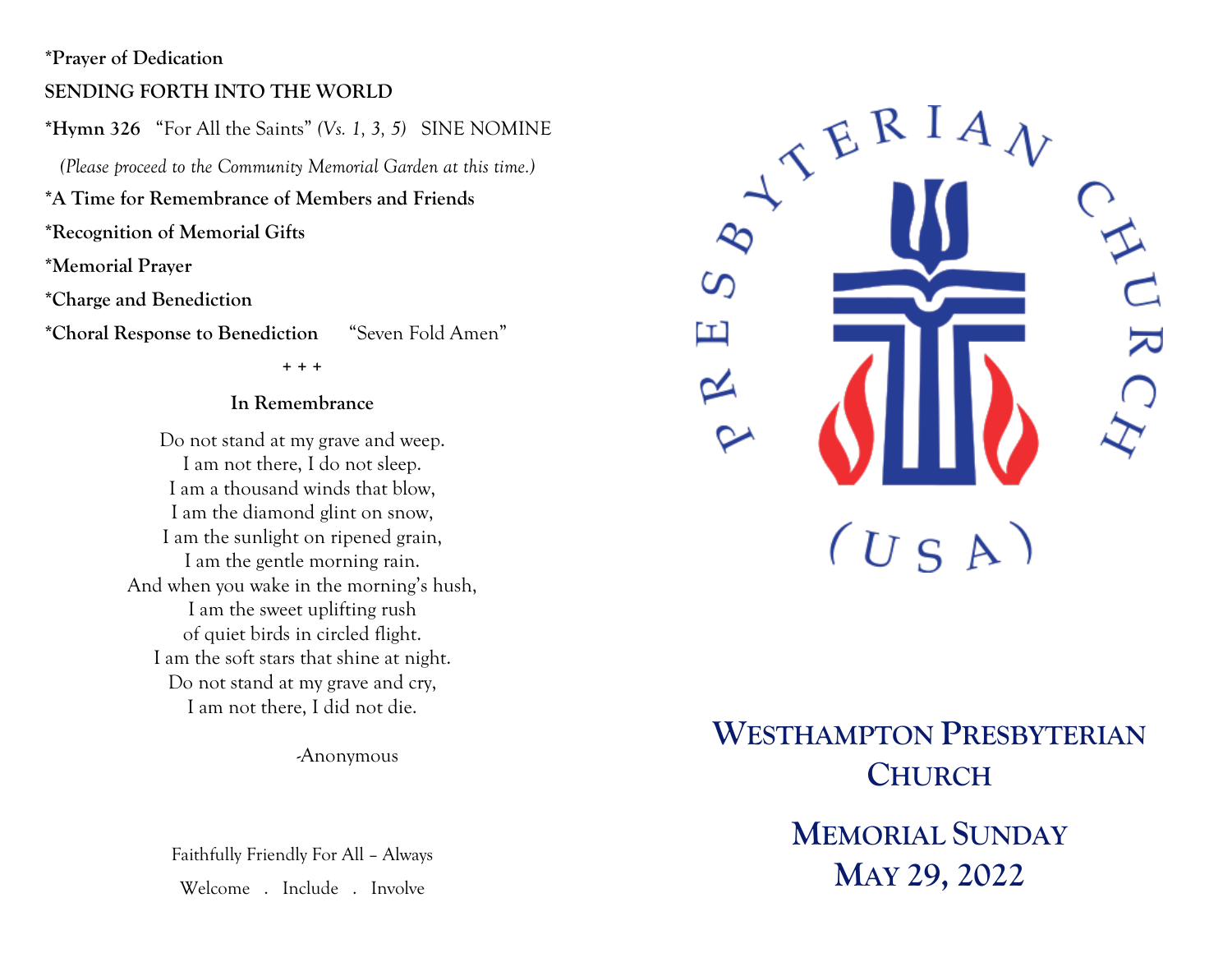| <b>Sunday of Easter</b>         | May 29, 2022           |
|---------------------------------|------------------------|
| Please silence all cell phones. | *Please stand as able. |

#### **PREPARATION**

#### **Silent Meditation** *Psalm 93*

*The Lord is king, he is robed in majesty; the Lord is robed, he is girded with strength. He has established the world; it shall never be moved; your throne is established from of old; you are from everlasting. The floods have lifted up, O Lord, the floods have lifted up their voice; the floods lift up their roaring. More majestic than the thunders of mighty waters, more majestic than the waves of the sea, majestic on high is the Lord! Your decrees are very sure; holiness befits your house, O Lord, forevermore.*

**Prelude** Come Ye Thankful People Come

**Greetings and Announcements** (Please sign friendship pads)

**The Ringing of the Bell**

| Introit                    | "Behold a Host"                                            | Greig |
|----------------------------|------------------------------------------------------------|-------|
|                            | <b>*Responsive Call to Worship</b> (adapted from Psalm 80) |       |
|                            | Give ear, O Shepherd of Israel, you who lead Joseph like a |       |
| flock!                     |                                                            |       |
|                            | Stir up your might, and come to save us!                   |       |
| Restore us, O God;         |                                                            |       |
|                            | let your face shine, that we may be saved.                 |       |
|                            | Turn again, O God of hosts;                                |       |
|                            | look down from heaven, and see;                            |       |
| have regard for this vine, |                                                            |       |
|                            | the stock that your right hand planted.                    |       |
|                            | *Hymn 321 "The Church's One Foundation"                    | AUREL |
|                            | ONFESSION AND PARDON                                       |       |

#### **\*Unison Prayer of Confession**

**God of peace, we confess that we are an anxious people who deny your blessing and fail to keep your word. Forgive us when we have participated in that which turns people against each other; for fueling anger and harboring vengeance, for not heeding your call to love one another. Inspire us never to give up on the hope that your life offers us, and the courage to see past war and desolation and live for the day when there will be peace.** *(Time of silence)*

**\*Assurance of Pardon**

**\*Response of Praise No. 581** "Gloria Patri"

**\*The Exchange of Peace**

L: The peace of Christ be with you. **P: And also with you.**

# **HEARING THE WORD OF GOD**

| Children's Sermon |
|-------------------|
|-------------------|

*The Congregation sings Jesus Loves Me! vs. 1 (Children and Youth are excused for Church School)*

| Anthem                   | "In Remembrance"                                            | E. Daley               |
|--------------------------|-------------------------------------------------------------|------------------------|
| <b>Scripture Reading</b> | L: This is the Word of the Lord. P: Thanks be to God!       | Luke 24:44-53          |
|                          | <b>Sermon</b> "You are witnesses of these things"           | Rev. Kate Jones Calone |
| $*Hymn 257$              | "The Risen Christ"                                          | <b>WOODLANDS</b>       |
| <b>Pastoral Prayer</b>   |                                                             |                        |
|                          | <b>DEDICATION AND RESPONSE</b>                              |                        |
|                          | Thanking God through the Offering                           |                        |
|                          | *Doxology No. 606 "Praise God from Whom All Blessings Flow" |                        |

OLD HUNDREDTH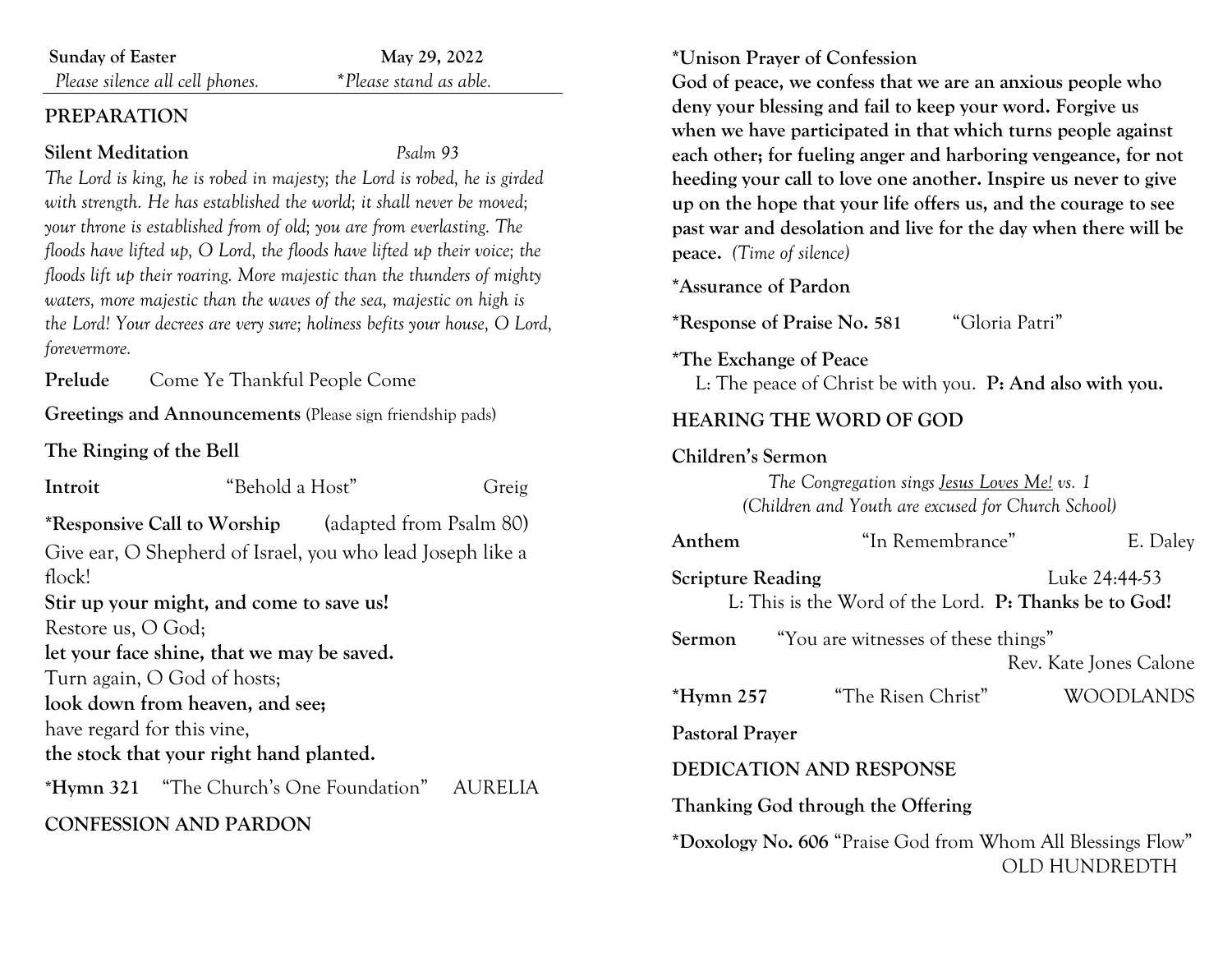#### THIS WEEK'S CALENDAR May 29-June 5, 2022

| TODAY           | 7 <sup>th</sup> Sunday of Easter            |  |
|-----------------|---------------------------------------------|--|
|                 | Rev. Kate Jones Calone                      |  |
| 10:00 AM        | Worship followed by Memorial dedications in |  |
|                 | the Memorial Garden                         |  |
| 11:15 AM        | Choir Rehearsal                             |  |
| <b>MONDAY</b>   | Memorial Day - Office Closed                |  |
| <b>TUESDAY</b>  |                                             |  |
| $6:00-7:30$ PM  | East End Hospice Adult Bereavement Group    |  |
| <b>FRIDAY</b>   |                                             |  |
| 5:00-7:00 PM    | <b>Boy Scouts</b>                           |  |
| <b>SATURDAY</b> |                                             |  |
| $*10AM-2PM$     | *Rain date* for Community Yard Sale         |  |
| NEXT SUNDAY     | Day of Pentecost – Sacrament of Baptism     |  |
|                 | Rev. Kate Jones Calone                      |  |
| 10:00 AM        | Worship followed by Coffee Hour             |  |
| $11:15$ AM      | Choir Rehearsal                             |  |
| 3:00 PM         | Preschool Graduation                        |  |
| 수수수             |                                             |  |

#### *Pastoral Care*

While Rev. Winters is on leave, Rev. Kate Jones Calone will be available in the office on Wednesdays, May through the end of July from 10am-1pm. She will join us in worship through the end of July. Contact information: (cell)646-823-7158 Email: katejonescalone@gmail.com

-All Bulletin announcements must be received to the office by Wednesday each week to be included in the Sunday bulletin.

-Tidings Articles are due on the 15th each month to be included in the monthly newsletter.

# *We welcome you as we would welcome Christ Himself!*

#### ANNOUNCEMENTS for May 29, 2022

**\*Please record your name in the pew pad or sign the guest book so that the church can stay connected with you. \*Hymnals may be used during the service. Large print hymns as well as large print Bibles are available. Ask an usher for assistance. \*Large print bulletins have been created as a full page for easy reading. Ask an usher for assistance. \*Prayer Concerns Recent: Therese Comyns,** mother of Mary and John Hull's nephews, Conor and Dan**; Gene May,** hospital**; Marjorie Ridgeway,** home in a brace**; Madeline Hackworth,** Vern's mother**; Kevin Fitzgerald,** friend of Margery Qua**; Phyllis Styrzo;** home**; Raymond Hann,** Home**; Seamus Naughton,** home**; Robyn DeLorenzo,** Ruth Duvall's granddaughter**; Ralph Downs,** Hampton Center for Rehabilitation in Southampton**; Dee Dee Brumsey** (sister of a close friend of Pete Seidler); **Maureen Nelsen; Kimberly Rogers Murawski; Long Term: Dana Barrett,** friend of Nancy Miller; **John Lowe & Roberta Williams,** friends of Vern Hackworth**; Chelsey Carter Collins,** Southampton Care Center; **Dorothy Evans; Paul & Ellen Pfaff; Rev. John Kloepfer,** home**; Jay Sears**

#### Ushers *Janet Hann*

#### Flowers

*The chancel flowers this morning are given to the Glory of God in loving memory of Paul Grobler. Given by the Jornitz Family*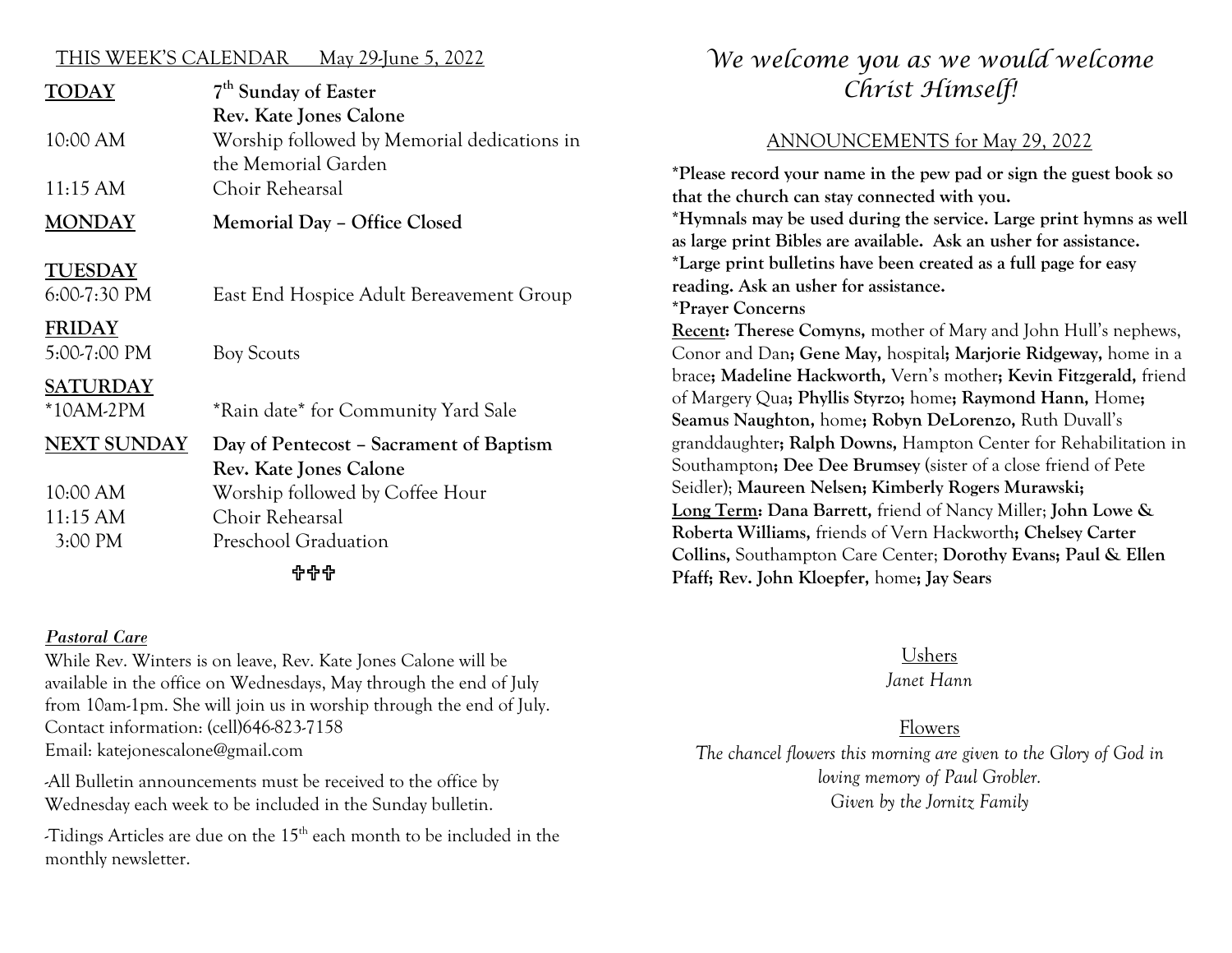### *Memorial Scholarship Applications*

Available to pick up in the church office or by contacting Ellen Campbell at [ecampbell18@optonline.net](mailto:ecampbell18@optonline.net) or 631-255-9307. Applications, along with documentation and personal statements, must be received at the church office by June  $6<sup>th</sup>$ .

#### *ATTENTION GRADUATES!!*

All graduates of high school, college, graduate school, etc.: please submit your name and all the information about your school and future plans to the church office so we may celebrate your achievements in June!

## *Christian Sympathy*

We give our deepest Christian sympathy to Jean Cuthbert and her entire extended family on the passing of her sister Holly Van Hoesen McCarthy on May 19<sup>th</sup>.

Condolences may be sent to: Ms. Jean Cuthbert P.O. Box 659 East Moriches, NY 11940

--------------------------------------------------------

# *Christian Sympathy*

We give our deepest Christian sympathy to Korey & Donna Williams and their entire extended family on the passing of his beloved brother, David Williams on May 16, 2022. A memorial service took place on Friday, May 20, 2022 at 1:00 pm in the Memorial Garden. In lieu of flowers, the family has requested donations be made to: **East End Hospice Kanas Center**

1 Meeting House Rd Westhampton Beach, NY 11978 **ARF - Animal Rescue Fund of the Hamptons** 124 Daniels Hole Rd East Hampton, NY 11937

#### **Condolences may be sent to:**

Korey (Donna) Williams 23 Jennifers Path Westhampton Beach, NY 11978

Patrice Williams 10 Peters Lane Westhampton Beach, NY 11978

Kathy (Williams) & Jim Dill 16243 Rockport Drive Lewes, DE 19958

Don Williams 510 W Verde Woods Street Grand Prairie, TX 75052

Christian (Jola) Carter 8 Wayne Court Westhampton, NY 11977

Susan Rogers 7581 South Village Square Vero Beach, NY 32966

# *Save the Date!*

The Annual Church Picnic will be taking place immediately following worship on Sunday, June  $12<sup>th</sup>$ . Volunteers for set-up (especially those with a truck!), grilling and clean-up are needed and most appreciated. See Elder Ellen Campbell (631-255-9307) if you would like to help in any way. Sign up to bring a side dish to share!